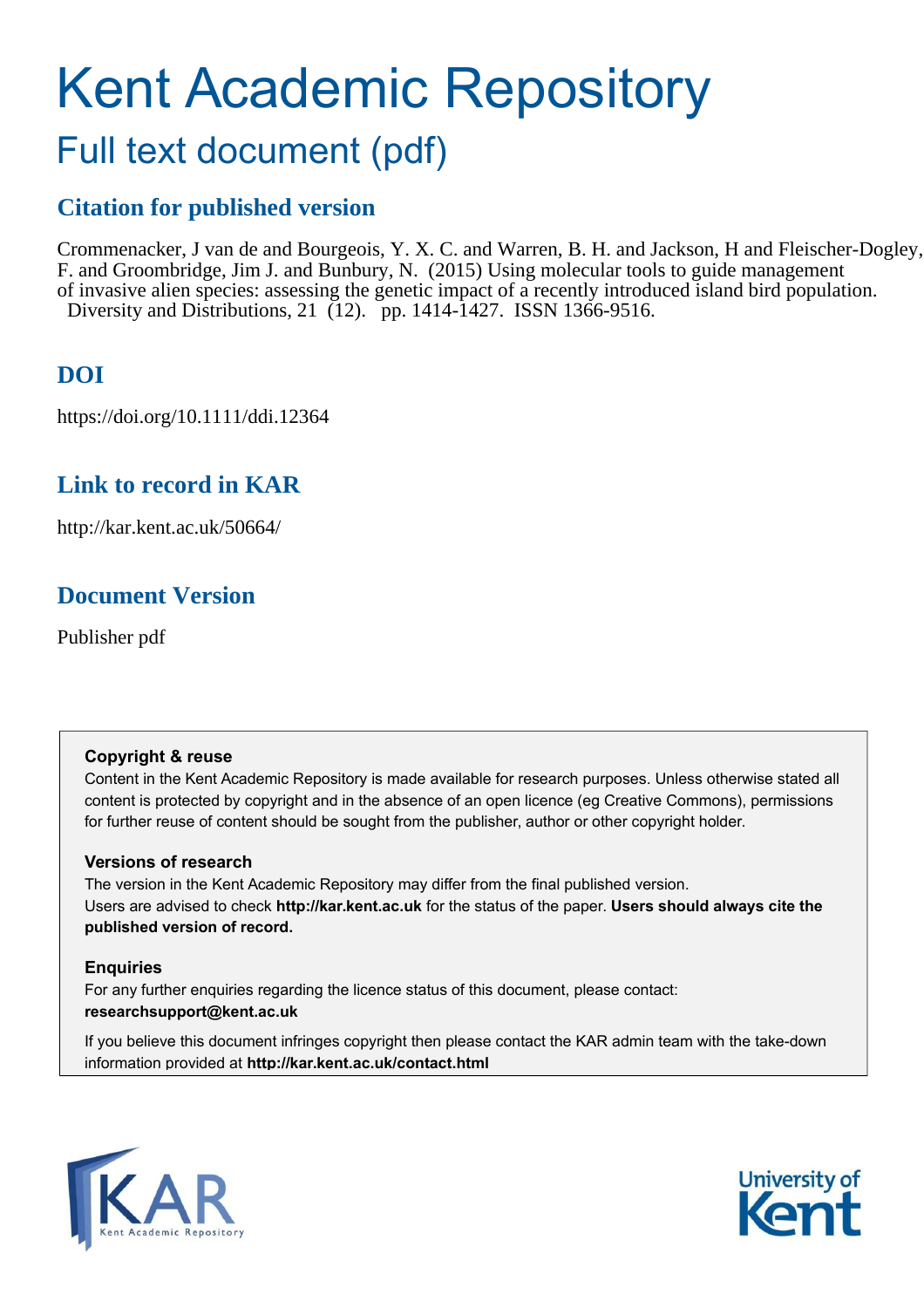

## Using molecular tools to guide management of invasive alien species: assessing the genetic impact of a recently introduced island bird population

J. van de Crommenacker $^{1,2}$ \*, Y. X. C. Bourgeois $^3$ , B. H. Warren $^4$ , H. Jackson<sup>2</sup>, F. Fleischer-Dogley<sup>1</sup>, J. Groombridge<sup>2</sup> and N. Bunbury<sup>1</sup>

1 *Seychelles Islands Foundation, La Ciotat Building, Mont Fleuri, Mahe, Victoria, Seychelles,* <sup>2</sup>*Durrell Institute of Conservation and Ecology (DICE), School of Anthropology and Conservation, University of Kent, Marlowe Building, Canterbury, Kent, UK,* 3 *Zoologisches Institut, Evolutionsbiologie, University of Basel, Vesalgasse 1, 4051 Basel, Switzerland,* <sup>4</sup> *Institute of Systematic Botany, University of Zurich, Zollikerstrasse 107, 8008 Zurich, Switzerland*

#### ABSTRACT

Aim Biological invasions are a major threat to island biodiversity and are responsible for a large proportion of species declines and extinctions worldwide. The process of hybridization between invasive and native species is a major factor that contributes to the loss of endemic genetic diversity. The issue of hybridization is often overlooked in the management of introduced species because morphological evidence of hybridization may be difficult to recognize in the field. Molecular techniques, however, facilitate identification of specific hybridization events and assessment of the direction and timing of introgression. We use molecular markers to track hybridization in a population of an island endemic bird, the Aldabra fody (*Foudia aldabrana*), following the recent discovery of a co-occurring population of non-native Madagascar fodies (*Foudia madagascariensis*).

Location Aldabra Atoll, Seychelles.

Methods We combine phylogenetic analyses of mitochondrial and nuclear markers to assess whether hybridization has occurred between *F. madagascariensis* and *F. aldabrana* on Aldabra. Using coalescence models and comparing different hybridization scenarios, we estimate the timing of such events and confirm the geographic origin of *F. madagascariensis*.

Results Our analyses confirm a recent hybridization event between the two species of *Foudia*, and we find evidence that the invasive *F. madagascariensis* originate from the neighbouring island of Assumption, where they were introduced in the 1970s.

Main conclusions Our results validate the threat of losing the unique genetic diversity of *F. aldabrana* through admixture due to recent invasion of *F. madagascariensis*. We show that molecular analyses can be a valuable tool in formulating strategies for the management of invasive birds.

#### Keywords

avian conservation, biological invasions, coalescence analyses, fody, hybridization, invasive alien species, mitochondrial and nuclear DNA.

#### INTRODUCTION

gmail.com

\*Correspondence: Janske van de Crommenacker, Seychelles Islands

Mahe, Victoria, Seychelles. E-mail: janskevandecrommenacker@

Foundation, La Ciotat Building, Mont Fleuri,

Biological invasions are key drivers of biodiversity loss (Meffe & Carroll, 1994; Veitch & Clout, 2002; Strubbe *et al.*, 2011). Invasive alien species have contributed substantially to species declines and extinctions, particularly on islands where rates of endemism and susceptibility to threats are high (Vitousek *et al.*, 1995; Veitch & Clout, 2002; Baker *et al.*,

ª 2015 The Authors. Diversity and Distributions published by John Wiley & Sons Ltd. DOI: 10.1111/ddi.12364 This is an open access article under the terms of the [Creative Commons Attribution-](http://www.fluxus-engineering.com)<br>
1 [NonCommercial-NoDerivs](http://www.fluxus-engineering.com) License, which permits use and distribution in any medium, provided the original work is properly cited, the use is non-commercial and no modifications or adaptations are made.

A Journal of Conservation Biogeography

**A Journal of Conservation Biogeography**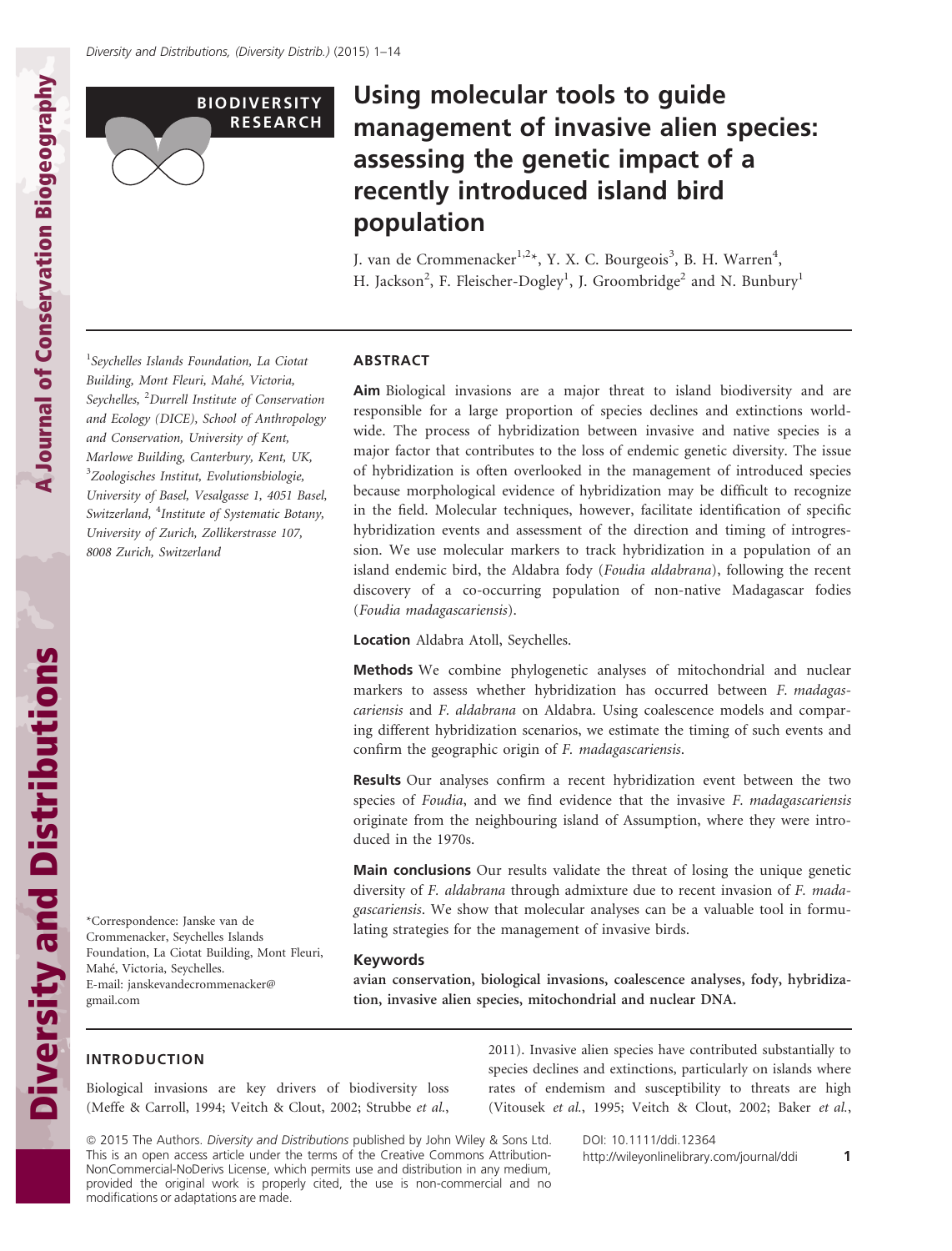2014). The adverse effects of invasive alien species are diverse, with predation (Dowding & Murphy, 2001), habitat disruption (Atkinson, 1989), competitive exclusion (i.e. resource domination (Hansen *et al.*, 2002; but see Simberloff & Boecklen, 1991) and transmission of novel pathogens (Hatcher *et al.*, 2012) widely recognized to compromise the survival of native species.

Invasive alien species can also hybridize with native species, leading to the loss of unique genetic diversity (Rhymer & Simberloff, 1996; Baker *et al.*, 2014). There is abundant documentation of hybridization between bird species (Grant & Grant, 1992; Fitzpatrick, 2004). In some cases, hybridization can lead to partial to near-total 'genetic extinction' of a native species' genome (i.e. extinction by hybridization) and is therefore a serious concern for threatened or rare native species (Rhymer & Simberloff, 1996; Baker *et al.*, 2014). However, relatively few studies have so far addressed avian hybridization in the context of species conservation (but see Haig & Allendorf, 2006; Steeves *et al.*, 2010). The literature is largely restricted to non-passerine birds, such as partridges and ducks (Fowler *et al.*, 2009; McCracken & Wilson, 2011; Baker *et al.*, 2014), with only a handful of studies on passerines (Ma & Lambert, 1997; Vallender *et al.*, 2007).

In practice, the issue of hybridization is often undetected or underestimated in invasive species management because hybrids are often unrecognizable in the field, even in their first generation (F1), and especially after some generations (Anderson, 1949; Allendorf *et al.*, 2001; Seehausen, 2004). For example, not all morphological variation has a genetic basis, and hybrids can express a variety of parental phenotypes (Allendorf *et al.*, 2001), both of which can impede identification of hybrids. Morphological evidence of hybridization is particularly difficult to detect when backcrossing has occurred with one or both parental populations (Anderson, 1949; Allendorf *et al.*, 2001; Seehausen, 2004). In the last 15 years, however, advances in analytical tools in genetic research have allowed the timing and magnitude of past gene flow to be inferred with greater confidence (Huelsenbeck *et al.*, 2001; Beaumont *et al.*, 2002; Pavlidis *et al.*, 2010; Csilléry *et al.*, 2012). The use of genetic data to predict hybridization risks to native species after invasions may thus provide critical information for managing and conserving unique ecosystems. Moreover, combining data from maternally inherited mitochondrial DNA and bi-parentally inherited nuclear DNA allows any bias in the direction of gene flow to be evaluated (Rhymer & Simberloff, 1996), providing a more comprehensive picture of invasion dynamics.

A population of non-native Madagascar fodies (*Foudia madagascariensis*) was recently discovered on Aldabra Atoll, Seychelles. These birds were thought to originate from the neighbouring island of Assumption (27 km from Aldabra), where they were introduced from Mauritius in 1977 for decorative purposes (Prys-Jones *et al.*, 1981) and then substantially increased in population size (Roberts, 1988). To prevent *F. madagascariensis* from invading Aldabra, an eradication programme was initiated on Assumption in January 2012 which has since reduced the Madagascar fody population – initially estimated to be > 3000 birds – by over 99% (Seychelles Islands Foundation, unpubl. data). *Foudia madagascariensis* was first recorded in a rarely visited region of Aldabra in March 2012, following intensified monitoring of the area as part of a feral goat eradication programme. The Aldabran population of *F. madagascariensis* has since been the focus of eradication efforts in an attempt to preserve the unique evolutionary trajectory of the endemic Aldabra fody (*Foudia aldabrana*) (Frith, 1976). The Aldabra fody, with a current population size estimated to be several thousands of individuals, was formerly considered a subspecies of the Comoro redheaded forest fody (*F. eminentissima*) endemic to Aldabra (named *Foudia eminentissima aldabrana*). It concomitantly still holds the IUCN Red List status of 'Least Concern' (IUCN 2014) that actually applies to the much more widely distributed *F*. *eminentissima*. However, *F. aldabrana* has recently been raised to full species status (Safford & Hawkins, 2013); therefore, protecting this taxon's genetic integrity is critical and its Red List status should be reviewed.

Concerns about hybridization were raised in October 2012 after some birds were observed with morphological and behavioural traits of both *F. aldabrana* and *F. madagascariensis*. This establishment of *F. madagascariensis* on Aldabra therefore provides an opportunity to investigate earlystage post-invasion hybridization events between an endemic and an invasive species and to use molecular ecological tools to inform conservation management.

We use a combination of molecular phylogenetic and coalescent approaches to (1) assess whether hybridization has occurred between *F. aldabrana* and *F. madagascariensis* on Aldabra; (2) estimate the timing of admixture; and (3) confirm the geographic source of the introduced *F. madagascariensis*, that is whether they originated from nearby Assumption or from another source population. The results are important for management decisions because natural admixture events could have occurred historically, long before the introduction of *F. madagascariensis* to Assumption. Because of the close proximity of Assumption to Aldabra (Fig. 1), the strong seasonal south-east trade winds that blow from there towards Aldabra and the added propagule pressure posed by the increasing population density of *F. madagascariensis* on Assumption, recent arrival from Assumption seems most likely. Given the propensity for interisland colonization in *Foudia* (Warren *et al.*, 2012), however, other scenarios are biologically plausible and are therefore explored in this study.

#### METHODS

#### Study population, sampling and data collection

The UNESCO World Heritage site of Aldabra Atoll (9°24' S, 46°20′ E; Fig. 1) is a large (34  $\times$  14.5 km, total land area: 152.6 km<sup>2</sup>) raised coral atoll forming part of the Seychelles in the south-western Indian Ocean. The atoll consists of a ring of four main islands (Grande Terre, Malabar, Picard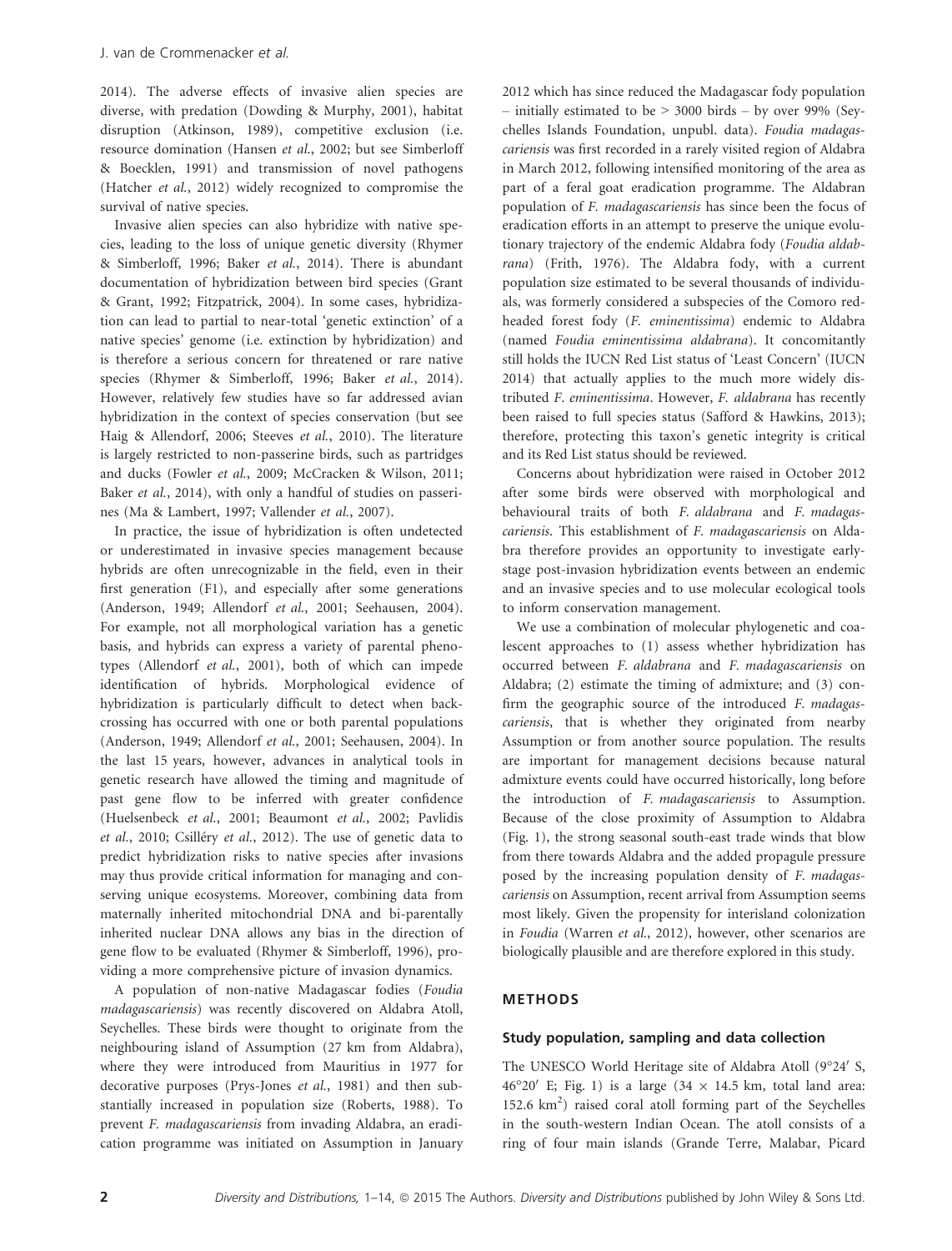

Figure 1 Western Indian Ocean with the location of Aldabra and Assumption (enlarged in inset), Madagascar and Mauritius. Encircled in the inset is the Takamaka invasion area on Aldabra Atoll. Photographs of a 'pure' Aldabra fody, a 'pure' Madagascar fody and a hybrid individual are shown. See the legend of Fig. 2 for a description of the two scenarios.

and Polymnie). Aldabra has no resident human population, has been strictly protected since 1976 and has been managed entirely for research and conservation since 1979 by the Seychelles Islands Foundation (SIF). Aldabra was the world's largest tropical island with an entirely native avifauna until the discovery of *F. madagascariensis* on Grand Terre in 2012 (Fig. 1). Initial surveys produced estimates of 100–150 *F. madagascariensis* individuals that were restricted to the area of Takamaka (SIF, unpubl. data). The presence of this likely invasive species was considered a severe threat to Aldabra's avifauna, and an eradication attempt was launched in late March 2012 which is currently ongoing.

Fodies were caught using mist-nets between September 2011 and March 2012 (*F. madagascariensis* on Assumption and *F. aldabrana* in other areas than Takamaka, as part of separate research projects) and between March 2012 and March 2014 (both species in Takamaka and *F. aldabrana* in other areas than Takamaka). Blood samples were taken by brachial venipuncture. Samples were placed in 1 mL of 96% ethanol and stored refrigerated. Morphological measurements (body mass, tarsus length, head-bill length, bill width and bill height) were taken. These measurements (Table S1 in Supporting Information) were used by the team as a cue, in combination with visual and behavioural differences, to identify birds as *F. aldabrana*, *F. madagascariensis* or putative hybrids (i.e. F1 or recent hybrids). All *F. aldabrana* were released at the point of capture, and *F. madagascariensis* and putative hybrids were culled. Sex was confirmed either by plumage (breeding *F. aldabrana*; Table S1), with molecular methods (non-breeding *F. aldabrana*; Appendix S1), or by dissection and examination of gonads (*F. madagascariensis*, putative hybrids).

As signs of hybridization may not be visible from morphology, all fodies caught at Takamaka (birds identified as *F. aldabrana*:  $n = 13$ , *F. madagascariensis*:  $n = 14$  and putative hybrids:  $n = 32$ ) were treated as potential hybrids in the analyses. Samples of 'pure' *F. aldabrana* (i.e. those considered to be genetically unaffected by the recent arrival of *F. madagascariensis*; *n* = 24) were collected from other Aldabran islands (Picard:  $n = 12$ , Polymnie:  $n = 9$  and Malabar: *n* = 6) to provide a genetic reference for *F. aldabrana*. Three *F. aldabrana* samples (from Picard) used in Warren *et al.* (2012) were also included. Reference samples of 'pure' *F. madagascariensis* were collected from the suspected source population of Assumption  $(n = 10)$  and from other islands (*n* = 21; inner Seychelles/Madagascar/other islands from Warren *et al.*, 2012). Furthermore, data from a broad sampling of Ploceidae (weaverbirds) from Africa, Asia and Madagascar, and of other *Foudia* from the western Indian Ocean were used as reference material from other islands and as phylogenetic outgroups (Warren *et al.*, 2012). To further strengthen the power to diagnose hybrids within the sample set, reference samples were obtained from two confirmed *Foudia* hybrid offspring along with their parents, a *F. madagascariensis* (father) and Mauritius fody (*Foudia*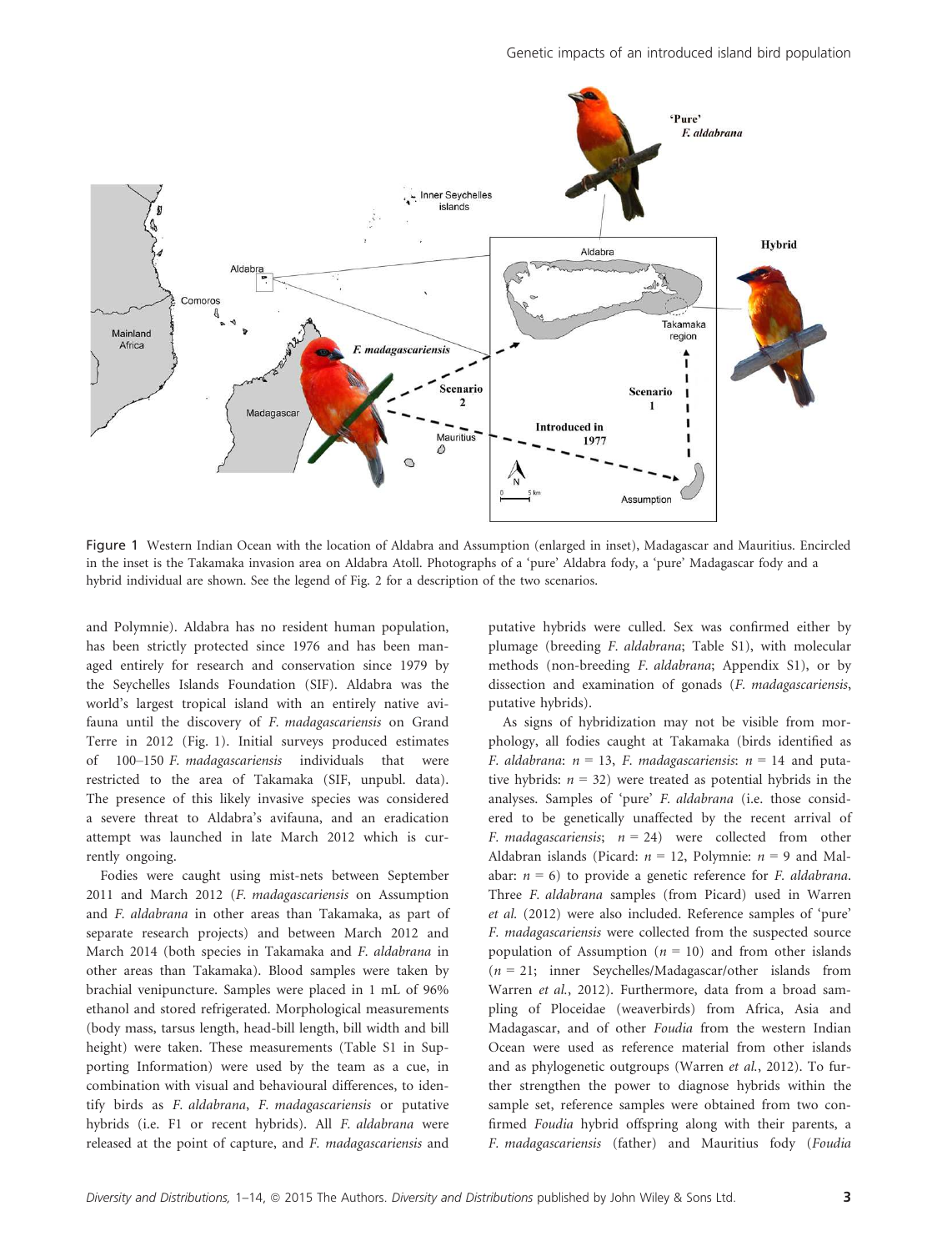*rubra*; mother) that mated in captivity on Mauritius, together with five 'pure' *F. rubra* caught in 2006 and 2008 on Ile aux Aigrettes, Mauritius.

#### Molecular markers

The following gene regions were selected for amplification (see Table 1 for primers and conditions): mitochondrial: ATP synthase 6 and 8 (ATPase 6&8; 841 bp), NADH dehydrogenase subunit 3 (ND3; 382 bp), nuclear: a region including the intron A and short sections of the flanking exons of the chromo-helicase-DNA binding protein gene from the Z-chromosome (CHD1Z; 565 bp), intron 11 of the glyceraldehyde-3-phosphodehydrogenase gene (G3PDH; 288 bp) and a fragment of the melanocortin-1 receptor gene (MC1R; 716 bp). See Appendix S1 for a description of the DNA extraction, PCR protocols and sequencing.

#### Data partition, model selection and phylogenetic inference

*Foudia* mitochondrial data are known to provide phylogenetic signal that conflicts with true lineage history as a result of unidirectional introgression and mitochondrial capture (Warren *et al.*, 2012). Therefore, nuclear and mitochondrial data were analysed separately. The congruence of the regions within the mitochondrial and nuclear datasets was tested using the partition homogeneity (PH) test (Farris *et al.*, 1995) implemented in PAUP\* (Swofford, 2003), using simplified subsets with reduced numbers of individuals but including all haplotypes to reduce computation time. For both the mitochondrial and nuclear datasets (SEQUENCEMA-TRIX; Vaidya et al., 2011), the software program PARTITIONFIN-DER (Lanfear *et al.*, 2012) was used to determine the substitution model which best describes the data.



Figure 2 The two immigration scenarios tested in this study: (a) a recent arrival from Assumption (and therefore time since admixture) between 5 and 37 years ago (scenario 1); and (b) a recent-to-ancient arrival from Madagascar (scenario 2).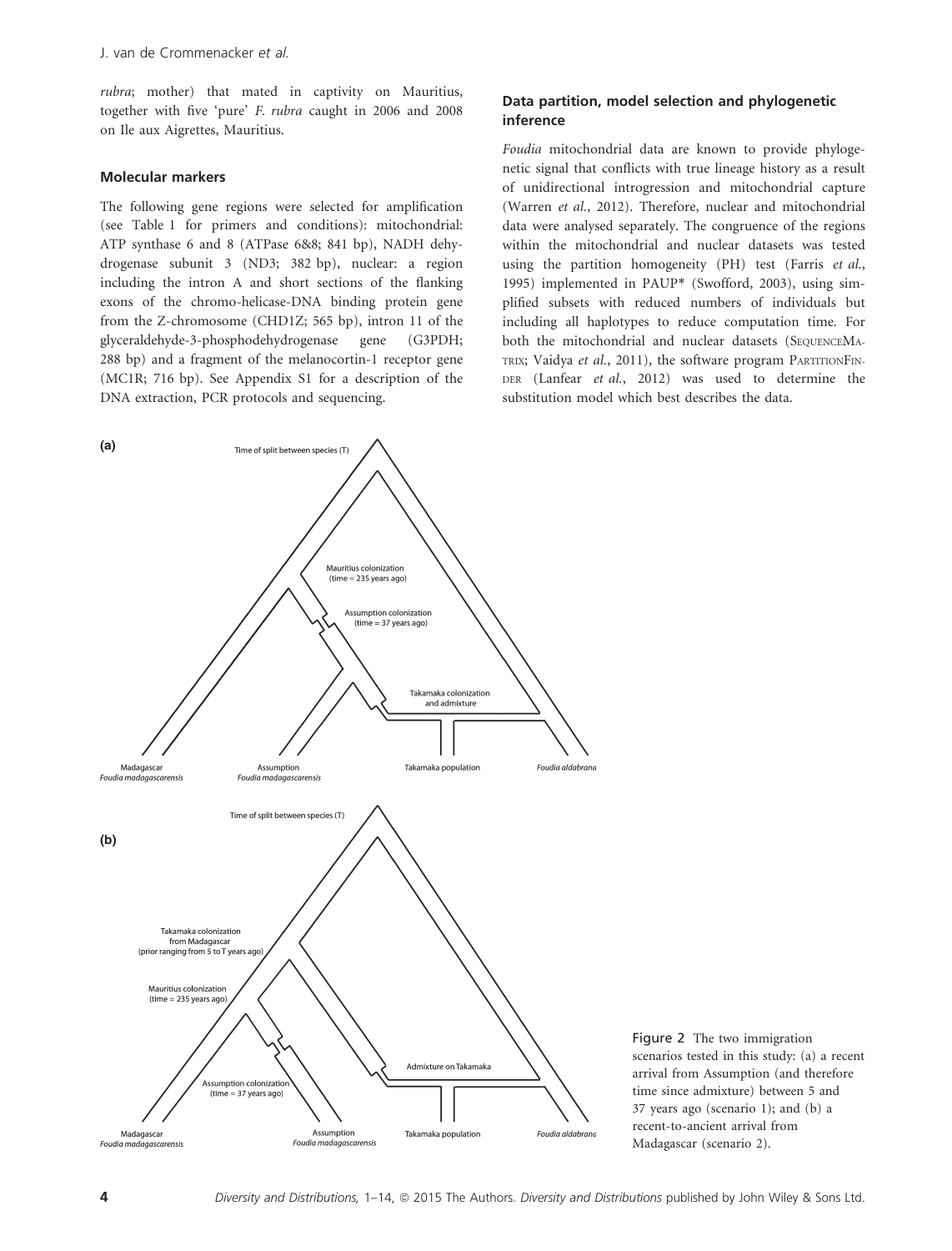|  | Table 1 Primers and experimental conditions used to amplify and sequence the genes used in this study. |  |  |  |  |
|--|--------------------------------------------------------------------------------------------------------|--|--|--|--|
|  |                                                                                                        |  |  |  |  |

|                             |                |                                |                                              | PCR conditions*     |                |                                  |                |  |
|-----------------------------|----------------|--------------------------------|----------------------------------------------|---------------------|----------------|----------------------------------|----------------|--|
| DNA type                    | Gene<br>region | Primer names                   | Source                                       | Number<br>of cycles | Denaturation   | Annealing                        | Extension      |  |
| Mitochondrial<br><b>DNA</b> | ATPase<br>6&8  | CO2GOL and<br>CO3HMH           | Warren et al. (2012)                         | 30                  | 95 °C for 15 s | 58 °C for 15 s                   | 72 °C for 10 s |  |
|                             | ND3            | L10755 and<br>H11151           | Chesser (1999)                               | 30                  | 95 °C for 15 s | $50^{\circ}$ C for 15 s          | 72 °C for 10 s |  |
| Nuclear DNA                 | CHD1Z          | 2688fz and<br>2718r            | Härlid (pers. comm.) in<br>Ödeen & Björklund | 10                  | 95 °C for 15 s | 60–51 °C for 15 s<br>(touchdown) | 72 °C for 10 s |  |
|                             |                |                                | $(2003)$ ; Fridolfsson<br>& Ellegren (1999)  | 30                  | 95 °C for 15 s | $50^{\circ}$ C for 15 s          | 72 °C for 10 s |  |
|                             | G3PDH          | G3P13b and<br>G3P14b           | Prager et al. (2008)                         | 30                  | 95 °C for 15 s | 60 °C for 15 s                   | 72 °C for 10 s |  |
|                             | MC1R           | IcorMSHR9<br>and<br>IcorMSHR72 | Cheviron et al. (2006)                       | 30                  | 95 °C for 15 s | 67.5 $\degree$ C for 15 s        | 72 °C for 10 s |  |

\*All PCR amplifications were started with an initial denaturation step of 1 min at 95 °C before commencing the cycles.

Bayesian analyses were performed using the program MRBAYES 3.1.2 (Huelsenbeck *et al.*, 2001) via the CIPRES Science Gateway (Miller *et al.*, 2010). For all markers, we pruned multiple haplotypes of the same species and location (Librado & Rozas, 2009) to reduce computation time (see Table 2 for the frequencies of haplotypes that were found for each species and each location). Four Markov chains were run simultaneously for 20 million generations, with trees sampled every 100 generations. The trees generated prior to stationarity were discarded, and the consensus phylogeny and posterior probability of its nodes were determined from the last 175,000 trees in the chain. To check our results and reduce the risk of multiple optima, we repeated this process three times and compared resulting outputs. The program TRACER (Rambaut & Drummond, 2007) was used to assess convergence diagnostics.

To assess which two alleles are present in the heterozygous nuclear sequences, we used algorithm-driven reconstruction of nuclear allele haplotypes (PHASE, implemented in DNASP; Stephens & Scheet, 2005; Librado & Rozas, 2009). Median-joining haplotype networks were constructed (NETWORK v4.6.1.3; Forster *et al.*, 2004) using the concatenated mtDNA dataset and separate nuclear markers that were phased with probability thresholds of 0.6 and 0.9. As these two analyses yielded congruent results, we chose to use the default setting of 0.9. We then identified recombinants using the four gamete test implemented in IMgc (Woerner *et al.*, 2007). For approximate Bayesian computation (ABC) analyses (see below), we did not use any filtering, as (1) msABC allows for modelling recombination and (2) removing rare alleles is likely to interfere with demographic inferences and to bias summary statistic calculation (see Garrick *et al.*, 2010).

#### Approximate Bayesian computation analyses

To test whether our data supported a model of admixture between *F. aldabrana* and *F. madagascariensis* from Assumption or Madagascar, we performed an ABC analysis (Fig. 2) (Beaumont *et al.*, 2002). We considered four populations: *F. madagascariensis* from Madagascar and from Assumption, the putative hybrid population from Takamaka and *F. aldabrana* from other islands of Aldabra. In all models, we set divergence between the two species as a uniform prior (100,000–1,200,000 years ago based on Warren *et al.*, 2012), with a generation time of 1 year (based on estimates of generation time available for *F. aldabrana* and other *Foudia* species; Frith, 1976; Safford & Hawkins, 2013). Further parameters included current effective population sizes (uniform priors, 0–100,000 individuals except for the Madagascar population where the maximum size was set at 2,000,000 individuals), admixture rates from parental populations for Takamaka (uniform prior, 0.001–0.999) and initial population size for introgressed *F. madagascariensis* at Takamaka (uniform prior, 5–500 individuals).

We considered two possible immigration scenarios to explain the origin of *F. madagascariensis* on Aldabra (Figs 1 & 2): a scenario of recent arrival from Assumption (and therefore time since admixture) between 5 and 37 years ago (scenario 1) and a recent-to-ancient arrival from Madagascar (scenario 2). Priors for times of arrival and admixture were set as at least 5 years ago but no more than the time of split between *F. madagascariensis* and *F. aldabrana* including the possibility of a non-human-mediated, natural colonization. A third possible scenario of human introduction to Aldabra (i.e. entirely human-mediated) can largely be ruled out as Aldabra is subject to strict controls regarding biosecurity and human access due to its World Heritage Site status. The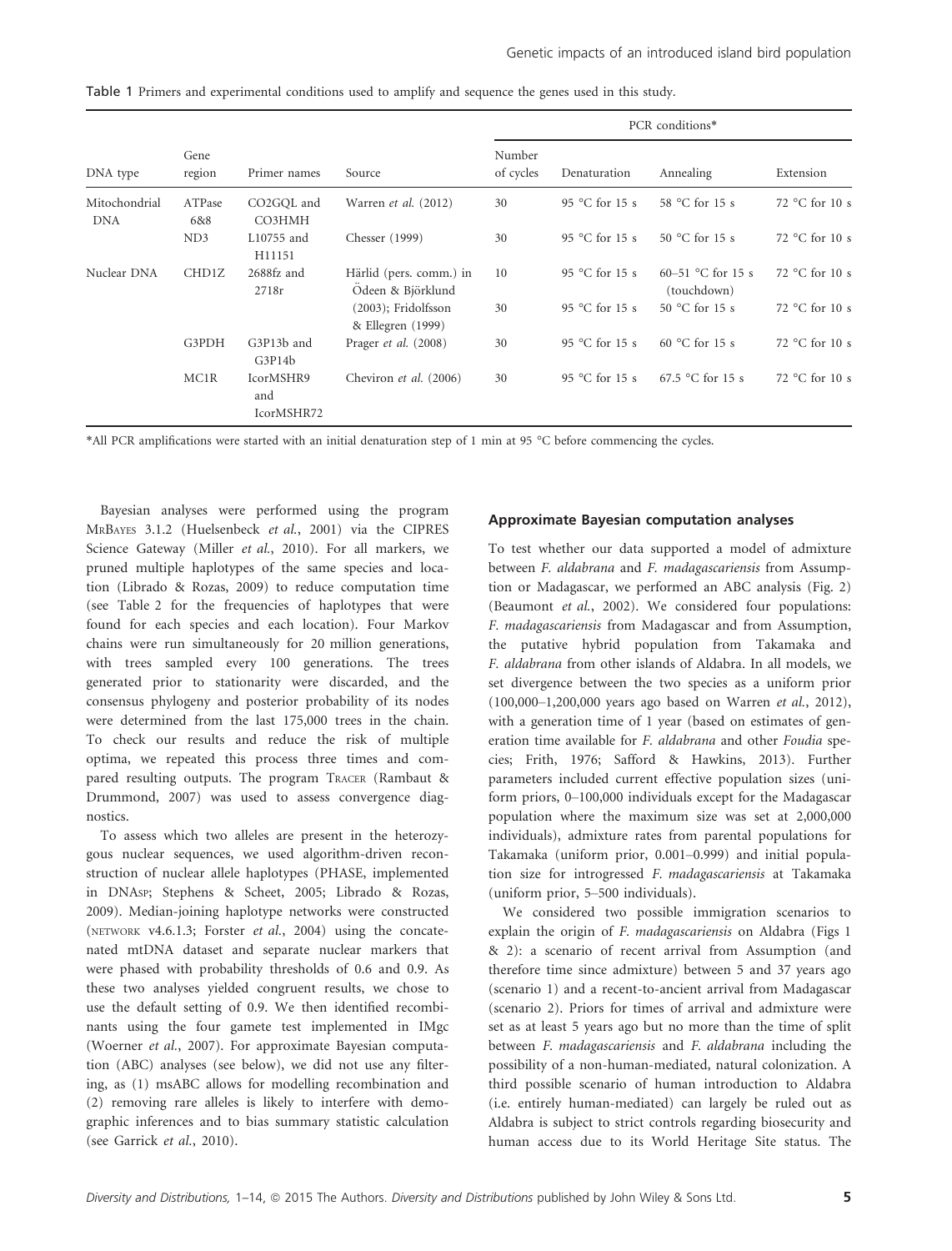Table 2 Frequencies of haplotypes found in the concatenated mtDNA and nuclear datasets, for each species/group of fodies (*Foudia aldabrana*, *Foudia madagascariensis* and putative hybrids) found at each of the locations in this study (Aldabra: Takamaka and other regions; Assumption; and other origins (as described in Table): only the individuals that share a haplotype with fodies caught on Aldabra and Assumption are shown). The two *F. aldabrana* (AF43 and AF73) clustering within the *F. madagascariensis* clade are underlined.

| Frequency; mtDNA concatenated dataset |                |                          |                          |                          |                         |                                               |                                                                           |  |  |
|---------------------------------------|----------------|--------------------------|--------------------------|--------------------------|-------------------------|-----------------------------------------------|---------------------------------------------------------------------------|--|--|
|                                       |                | F. aldabrana (AF)        |                          | F. madagascariensis (MF) | Putative<br>hybrid (HF) |                                               |                                                                           |  |  |
| Haplotype ID                          | Total          | Takamaka                 | Other Aldabran islands   | Takamaka                 | Assumption              | Other                                         | Takamaka                                                                  |  |  |
|                                       | 15             | 2                        | 12                       |                          |                         |                                               |                                                                           |  |  |
| 2                                     | 28             | 6                        | 12                       |                          |                         |                                               | 10                                                                        |  |  |
| 3                                     |                | $\overline{\phantom{a}}$ |                          |                          |                         |                                               | $\hspace{1.0cm} \rule{1.5cm}{0.15cm} \hspace{1.0cm} \rule{1.5cm}{0.15cm}$ |  |  |
| $\overline{4}$                        | 26             | 1(AF43)                  | $\overline{\phantom{0}}$ | 10                       | 5                       | 1 (NW Madagascar)                             | 10                                                                        |  |  |
| 5                                     |                |                          |                          |                          |                         |                                               |                                                                           |  |  |
| 6                                     |                | 1(AF73)                  |                          |                          |                         |                                               |                                                                           |  |  |
| $7 - 8$                               |                |                          |                          |                          |                         |                                               |                                                                           |  |  |
| 9                                     | $\overline{2}$ |                          | $\overline{c}$           |                          |                         |                                               |                                                                           |  |  |
| $10*$                                 | 14             |                          |                          | 4                        | 4                       | 2 (Seychelles; Praslin and<br>Frégate Island) | $\overline{4}$                                                            |  |  |
| $11 - 17$                             |                |                          |                          |                          |                         |                                               | J.                                                                        |  |  |
| 18                                    |                |                          |                          |                          |                         |                                               |                                                                           |  |  |

| Frequency; nuclear concatenated dataset |                |                          |                        |                          |                      |                              |          |  |  |
|-----------------------------------------|----------------|--------------------------|------------------------|--------------------------|----------------------|------------------------------|----------|--|--|
|                                         |                | F. aldabrana (AF)        |                        | F. madagascariensis (MF) | Putative hybrid (HF) |                              |          |  |  |
| Haplotype ID                            | Total          | Takamaka                 | Other Aldabran islands | Takamaka                 | Assumption           | Other Indian Ocean locations | Takamaka |  |  |
| $1\dagger$                              | 1              |                          | $\mathbf 1$            |                          |                      |                              |          |  |  |
| 2                                       | 5              | $\overline{\phantom{0}}$ | 5                      |                          |                      |                              |          |  |  |
| 3                                       | $\mathfrak{2}$ | -                        | $\overline{c}$         |                          |                      |                              |          |  |  |
| $\overline{4}$                          | 3              |                          |                        |                          |                      |                              | 2        |  |  |
| 5                                       | 1              | -                        |                        |                          |                      |                              |          |  |  |
| 6                                       | $\overline{4}$ | $\overline{\phantom{0}}$ |                        |                          |                      |                              | 3        |  |  |
| 7                                       | 6              | $\mathbf{2}$             | 3                      |                          |                      |                              |          |  |  |
| $8 - 9$                                 | $\,4$          | $\mathbf{1}$             | 2                      |                          |                      |                              |          |  |  |
| $10\,$                                  | 1              | 1                        |                        |                          |                      |                              |          |  |  |
| 11                                      | 1              | 1(AF43)                  |                        |                          |                      |                              |          |  |  |
| $12 - 14$                               | 1              | $\mathbf{1}$             |                        |                          |                      |                              |          |  |  |
| $15\,$                                  | $\mathbf{2}$   | 2 (AF73)                 |                        |                          |                      |                              |          |  |  |
| 16                                      | 1              | $\mathbf{1}$             |                        |                          |                      |                              |          |  |  |
| 17                                      | 3              | $\mathbf{1}$             | 1                      | 1                        |                      |                              |          |  |  |
| $18 - 25$                               | 1              | $\overline{\phantom{0}}$ | 1                      |                          |                      |                              |          |  |  |
| 26                                      | 3              |                          |                        |                          |                      |                              | 3        |  |  |
| $27 - 47$                               | $\mathbf{1}$   |                          |                        |                          |                      |                              | 1        |  |  |
| 48                                      | 1              |                          |                        |                          | 1                    |                              |          |  |  |
| 49                                      | $\overline{4}$ |                          |                        | 3                        | $\mathbf{1}$         |                              |          |  |  |
| 50                                      | 1              |                          |                        |                          | 1                    |                              |          |  |  |
| 51                                      | 1              |                          |                        | $\mathbf{1}$             |                      |                              |          |  |  |
| 52                                      | 7              |                          |                        | 3                        | $\overline{4}$       |                              |          |  |  |
| 53                                      | $\mathfrak{2}$ |                          |                        | $\mathbf 1$              | $\mathbf{1}$         |                              |          |  |  |
| $54 - 58$                               | $\mathbf{1}$   |                          |                        | 1                        |                      |                              |          |  |  |
| $59 - 60$                               | 1              |                          |                        |                          | $\mathbf{1}$         |                              |          |  |  |

\*This haplotype was also shared with one individual of *F. omissa* (ID: O1712, Centr. Madagascar).

†This haplotype was also shared with two individuals of *F. omissa* (ID: LE24 and LE2, both Centr. Madagascar).

Assumption population of *F. madagascariensis* was introduced in 1977 from Mauritius, with 20–30 birds released (Prys-Jones *et al.*, 1981). *Foudia madagascariensis* was introduced from Madagascar to Mauritius at least 235 years ago (Cheke & Hume, 2008). We included these events as fixed parameters in our models.

A total of 2 million datasets were simulated (1 million per scenario) using MSABC (Pavlidis *et al.*, 2010) for the nuclear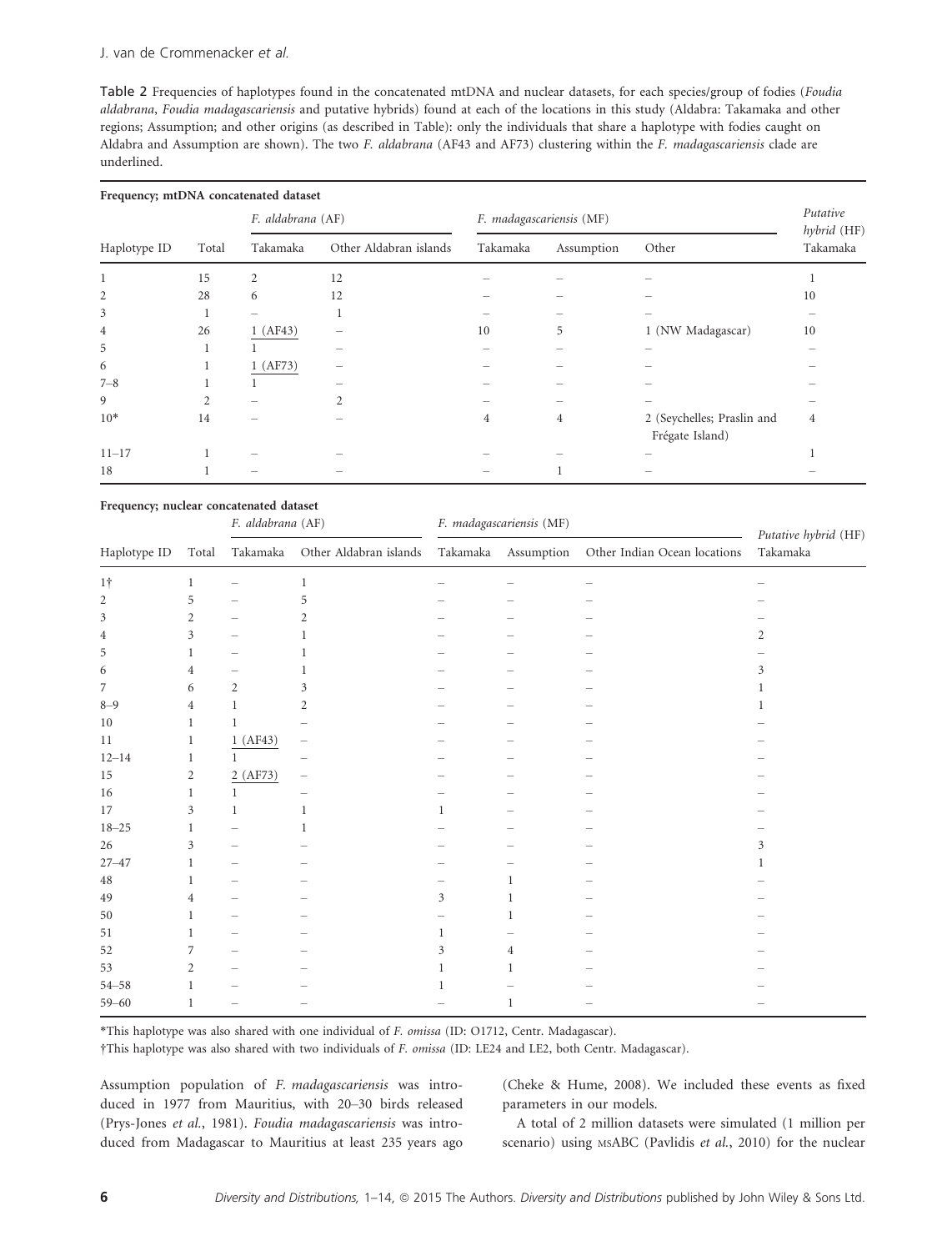and the combined mitochondrial and nuclear data. ABC methods do not aim to recover the full coalescent information in the data, but compare summary statistics of simulated and observed datasets. For the mtDNA partition, we considered only the mitochondrial gene region ND3 as this dataset had fewer missing data than ATPase 6&8 and should display the same genealogy, thus improving the precision in summary statistic calculation and making the analysis more conservative. Estimates of mutation rates for nuclear and mitochondrial data were taken from a previous *Foudia* study (Warren *et al.*, 2012). Summary statistics included  $F<sub>st</sub>$ , theta-Watterson estimator, Tajima's D, the number of segregating sites and proportions of alleles shared between subpopulations.

Each scenario was given the same uniform prior probability. Analyses were performed using the <sup>R</sup> package ABC (Csillery *et al.*, 2012). See Appendix S2 for more details on the ABC analyses.

#### Morphological differentiation

To identify differentiation between the three groups of fodies, a discriminant function analysis was performed (spss) v.21, IBM SPSS Statistics, Armonk, NY, USA, 2012) using the morphological measurements described above (Table S1).

#### RESULTS

#### Phylogenetic analysis of mitochondrial and nuclear data

A PH test on the combined *Foudia* mtDNA markers (two partitions; 1223 bp) indicated that the gene regions did not differ in their phylogenetic signal  $(P = 0.99)$ . A similar conclusion applied to the combined nuclear data (three partitions including CHD1Z; 1569 bp;  $P = 0.30$ ). The highest level of resolution was present in the phylogenetic tree of the combined mtDNA markers (Fig. 3). Visual inspection of this tree supports accurate identification of birds by the field team (based on plumage and morphology), as all 14 individuals identified as *F. madagascariensis* at Takamaka displayed a *F. madagascariensis* haplotype (plus all 31 from other locations), and all 27 individuals from other, non-Takamaka locations identified as *F. aldabrana* (and from Warren *et al.*, 2012) showed an *F. aldabrana* haplotype. Of the 32 individuals identified by the field team as putative hybrids, 21 displayed a *F. madagascariensis* haplotype and 11 an *F. aldabrana* haplotype. The tree is suggestive of hybridization in that two of the 12 birds from Takamaka identified as *F. aldabrana* displayed a *F. madagascariensis* mtDNA haplotype (AF43 and AF73; Fig. 3). Although Bayesian branch support is weak (81%), the large number of *F. madagascariensis* haplotypes from Takamaka that fall in the same clade as the majority of Assumption samples (and a single sample from Madagascar) supports an Assumption origin for *F. madagascariensis* on Aldabra. The two hybrid *F. madagascariensis*  $\times$  *F. rubra* offspring from Mauritius showed the same mtDNA haplotype as their *F. rubra* mother.

The haplotype networks of mtDNA and CHD1Z (Fig. 4a, b) reveal a clear separation between 'pure' *F. aldabrana* and *F. madagascariensis* individuals. For the maternally inherited mtDNA, most putative hybrids resemble *F. madagascariensis*, whereas in the sex-linked and thus male-biased inherited CHD1Z all but two hybrids share a haplotype with *F. aldabrana.* Only for CHDIZ is this difference of more hybrids resembling *F. madagascariensis* than *F. aldabrana* significant. ( $\chi^2 = 17.16$ ,  $P < 0.001$ ). This result is suggestive of a higher frequency of crosses between female *F. madagascariensis* and male *F. aldabrana* than crosses in the opposite direction. For the nuclear markers G3P and MC1R (Fig. 4c, d), this separation between *F. aldabrana* and *F. madagascariensis* is less clear, particularly in MC1R which shows high complexity with many interrelated haplotypes. This is likely due to incomplete lineage sorting, which is expected to be prevalent for slow-evolving autosomal markers at the evolutionary depth that we are concerned with here. Putative recombinant haplotypes were found dispersed across populations (Fig. 4), and no private recombinant haplotype could be found in the Takamaka population, suggesting that these events occurred before hybridization.

#### Approximate Bayesian computation analyses

Approximate Bayesian computation analyses displayed best support for the scenario where admixture occurred between 5 and 37 years ago between *F. aldabrana* and *F. madagascariensis* from Assumption, for both nuclear and complete datasets (Table 3). Misclassification tests suggested that our analysis distinguished clearly between models where birds came from Assumption or Madagascar (Fig. S1), with the best distinction coming from the nuclear dataset. As the highest support was found for the scenario where *F. madagascariensis* arrived from Assumption, we used this one for parameter estimation. Prediction errors (Csilléry et al., 2012) were high for almost every parameter (ranging from 0.17 to 1.06). No firm conclusions about the timing of admixture (i.e. 5 or 20 years ago) could be reached; however, admixture must have occurred after *F. madagascariensis* arrived on Assumption 37 years ago.

#### Morphological differentiation

There were morphological differences between birds identified by the Takamaka field team as *F. madagascariensis*, *F. aldabrana* and putative hybrids (Wilks'  $\lambda = 0.26$ ,  $\chi^2 = 88.1$ , d.f. = 10, *P* < 0.001; Fig. 5; Table S1). The analysis resulted in two discriminant functions accounting for 100% of variation, with the first function accounting for 89% of variation between groups. Overall, the proportions of individuals at Takamaka during the study period that were correctly classified into their original groups were *F. aldabrana* = 85.2%, *F. madagascariensis* = 86.7% and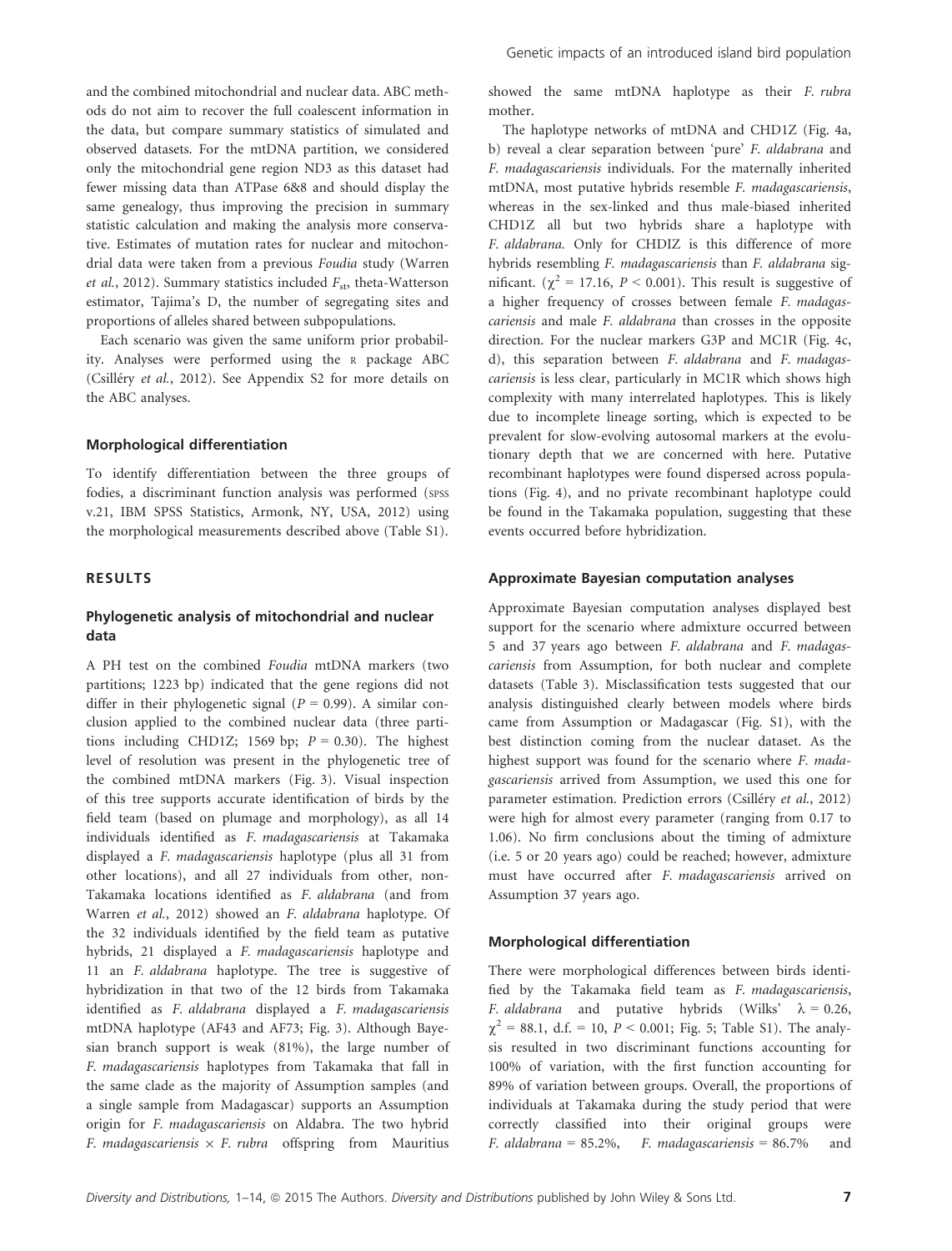

Figure 3 Bayesian analyses of *Foudia* concatenated mitochondrial (ATPase 6&8 and ND3) data. Consensus of the last 175,000 trees after 20 million generations of the GTR + I model. Bayesian branch support values ( $> 60\%$ ) are indicated below bootstrap values (heuristic search, 1000 replicates) from a ML tree constructed using the TrN + I model (where TrN + I is Tamura-Nei with invariable sites) as per Warren *et al.* (2012). Some nodes are represented by multiple individuals that share the same haplotype (sample sizes are given in brackets). Birds caught on Aldabra and Assumption and are marked with a circle to emphasize that they were identified in the field as *Foudia aldabrana* (white circle), *Foudia madagascariensis* (black circle) or hybrid (grey circle). The two Aldabra fodies falling in the Madagascar fody clade are highlighted in grey. The Mauritius fody hybrids are given in capitals. Outgroups that are not shown in the tree (upper node) include the genera *Euplectes*, *Ploceus, Quelea* and *Malimbus* from Africa, and *Ploceus* from Asia (Warren *et al.*, 2012). Other samples that were used from the dataset of Warren *et al.* (2012) are marked with an asterisk. AF = Aldabra fody,  $HF =$  putative hybrid and  $MF =$  Madagascar fody.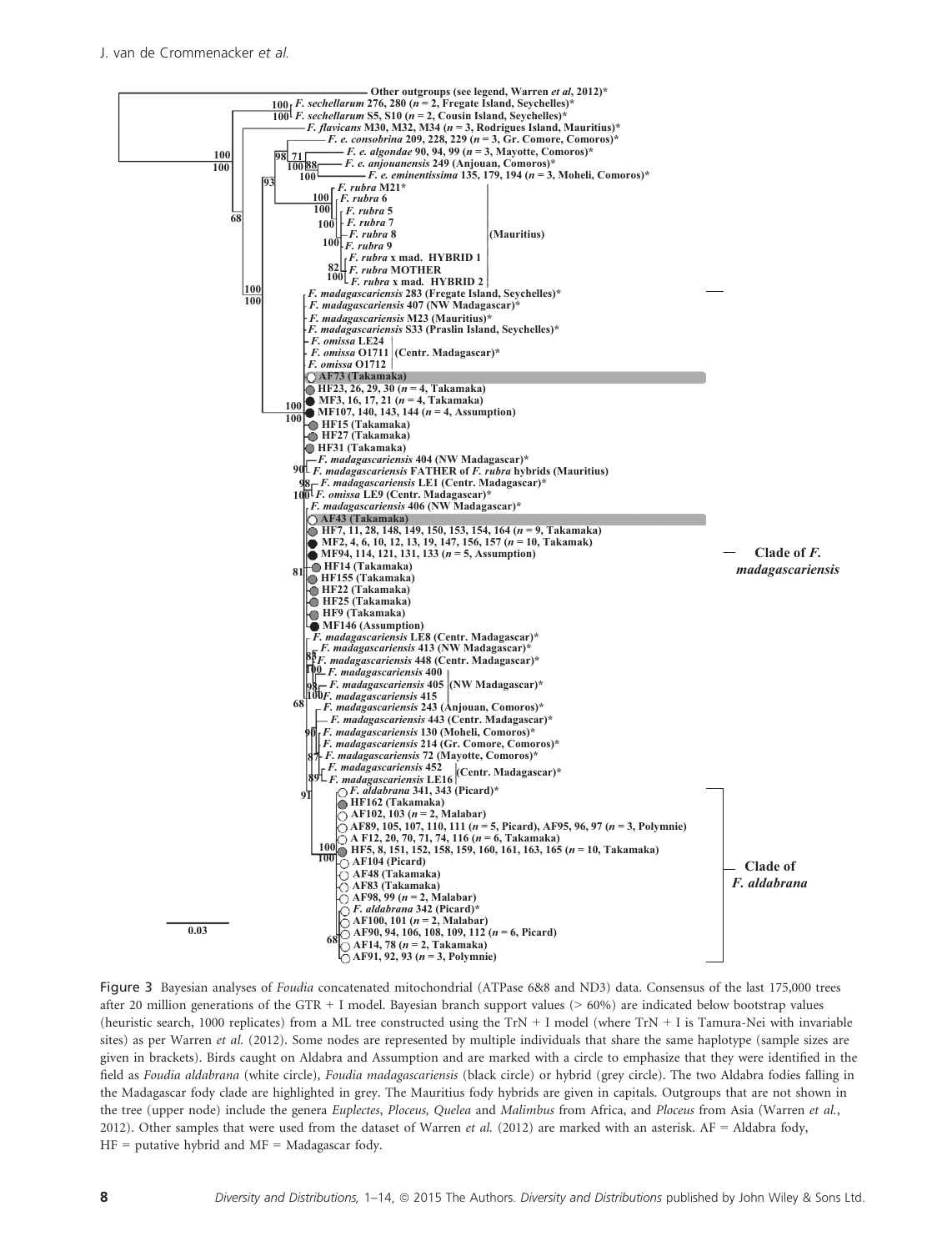

Figure 4 Median-joining haplotype networks for (a) the concatenated mtDNA dataset and the separate nuclear markers (b) CHD1Z, (c) G3P and (d) MC1R. Panel (a) derives from non-filtered data, whereas panels (b)–(d) derive from a phased dataset with a probability threshold of 0.9. The crosses indicate the positions of putative recombinant haplotypes and show that these are dispersed across populations.  $AF = Aldabra$  fody,  $HF = putative$  hybrid and  $MF = Madagascar$  fody.

| Table 3 Posterior probabilities for each scenario derived from the approximate Bayesian computation analysis, for the (a) nuclear and |
|---------------------------------------------------------------------------------------------------------------------------------------|
| (b) complete (nuclear + mitochondrial) dataset. Scenario 1: Invading birds come from Assumption and hybridize with Foudia aldabrana   |
| between 5 and 37 generations (years) ago. Scenario 2: Invading birds come from a Madagascar population and hybridize after the split  |
| between F. Aldabrana and F. Madagascariensis (see Fig. 2).                                                                            |

|                         | (a) Nuclear data |            |            | (b) Nuclear + mitochondrial data |  |
|-------------------------|------------------|------------|------------|----------------------------------|--|
|                         | Scenario 1       | Scenario 2 | Scenario 1 | Scenario 2                       |  |
| Rejection               | 0.5617           | 0.4383     | 0.8298     | 0.1702                           |  |
| Regression (neural net) | 0.9118           | 0.0882     | 0.694      | 0.306                            |  |

The values in bold indicate that best support was found for scenario 1, for both nuclear and complete datasets.

hybrids = 74.1%. For all measurements, *F. aldabrana* was the largest, and *F. madagascariensis* the smallest, while putative hybrids were intermediate (Table S1).

#### **DISCUSSION**

We show that an introduced passerine can impact upon a native species' genetic integrity through hybridization. Our results confirm that hybridization between introduced *F. madagascariensis* and endemic *F. aldabrana* on Aldabra is recent. The phylogenetic analyses provide a broader biogeographic context and corroborate results from our coalescent analyses in indicating that *F. madagascariensis* on Aldabra originate from the introduced population on Assumption.

#### Timing of admixture and origin

The timing of admixture detected on Aldabra relative to human arrival provides a point of reference in determining its likely cause. If pre-human admixture had occurred (i.e. admixture dating to pre-settlement on Aldabra in the sixteenth century; Stoddart, 1971), then hybridization and subsequent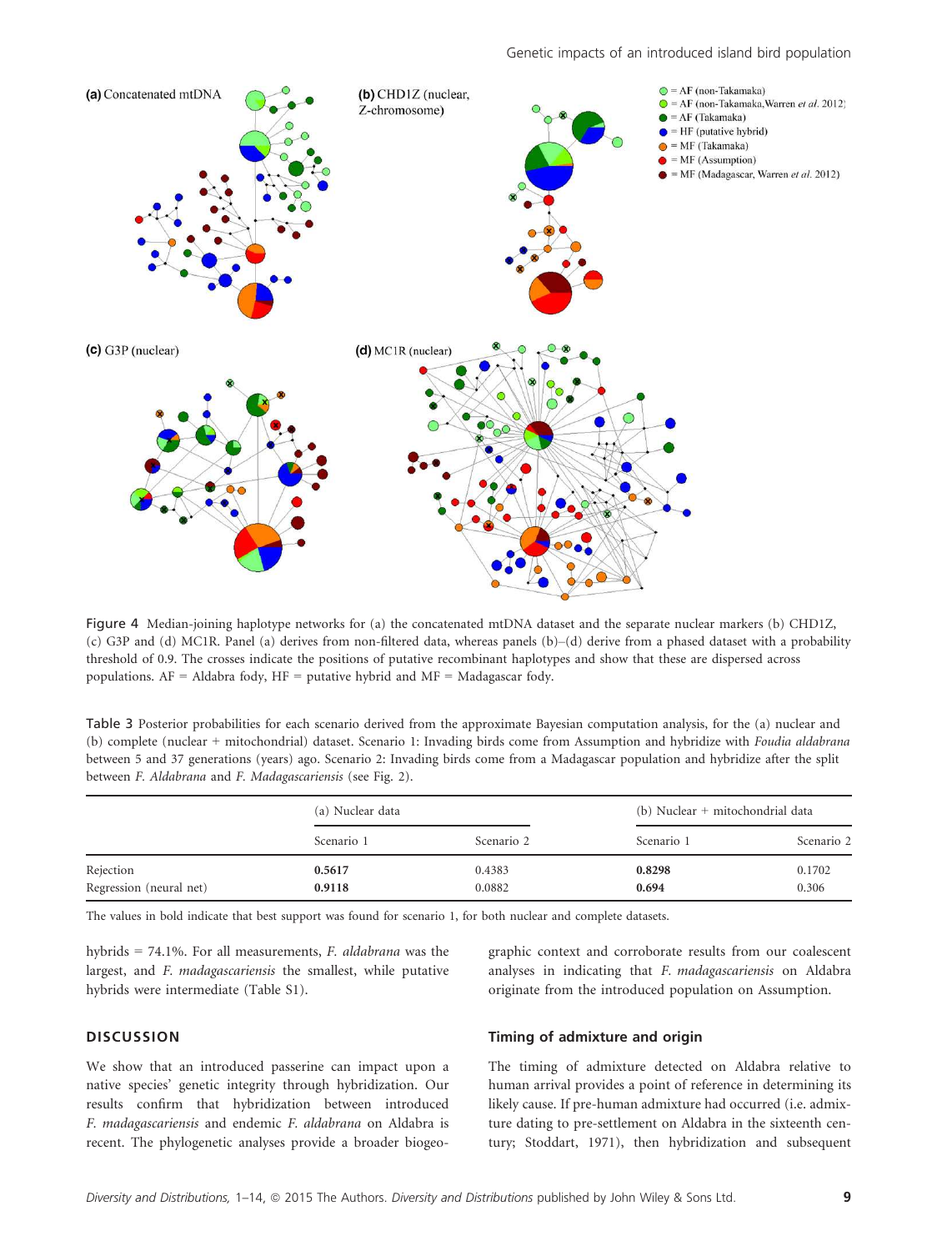J. van de Crommenacker et al.







introgression of *F. madagascariensis* genes would have been the result of natural colonization. It is feasible that the *F. aldabrana* population could have experienced a steady historical trickle of *F. madagascariensis* from Madagascar since *Foudia* have been major colonizers of the western Indian Ocean region (Warren *et al.*, 2012). Our analyses, however, do not support a scenario of strong pre-human gene flow on Aldabra but one of recent admixture. In addition, phylogenetic mismatches, in which *F. aldabrana* individuals fall outside the *F. aldabrana* clade (Figs 3 & 4a) and *F. madagascariensis* are nested within it, are restricted to birds from the Takamaka region. This pattern conforms to the known distribution of *F. madagascariensis* on Aldabra and suggests that introgression has not reached other areas. The absence of pre-human admixture, and the confirmation that Assumption is the origin of *F. madagascariensis* on Aldabra, provides a convincing case that the hybridization detected on Aldabra is not the result of natural colonization from Madagascar.

Although our genetic analysis does not rule out the possibility that the *F. madagascariensis* invasion on Aldabra followed the start of eradication activities on Assumption, it is more likely that their arrival pre-dated these activities and that their detection on Aldabra was a result of increased monitoring in the Takamaka area in early 2012. The population size, broad distribution and widely established nesting activity and territoriality of *F. madagascariensis* at Takamaka in 2012 only 2 months after the start of the Assumption eradication all suggest an earlier invasion. These facts, combined with the genetic results, suggest that invasion (which could have happened on more than one occasion) is unlikely to have been triggered by the Assumption eradication efforts, and we estimate the invasion to have occurred several years before the Assumption eradication programme started.

#### Conservation decision-making

Following the start of the *F. madagascariensis* eradication on Aldabra, signs of hybridization were observed in the field. The emergency management response was culling of putative hybrids as well as *F. madagascariensis* individuals. Equally important was a rapid research response to inform and guide management. Our results have provided critical information for conservation decision-making on Aldabra and for future control efforts of introduced birds in areas with high risks of hybridization.

While eradication efforts might arguably have waited for genetic confirmation of hybridization, the risk of acting too late to control the spread of the introduced population across Aldabra's vast and inaccessible terrain was too high to delay immediate action. The eradication and genetic research were therefore initiated at the same time, with genetic results contributing to decision-making in the ongoing eradication programme and guiding identification in the field. This approach is ideal for conservation practitioners, as systematic appraisal of evidence can be effectively integrated into management, rather than relying on anecdotal or speculative information (Bauer & Woog, 2011; Strubbe *et al.*, 2011). Indeed, integration of genetic analyses of hybridization has been shown to have great value in the conservation management of other endangered species, such as the New Zealand endemic black stilt or kakı (*Himantopus novaezelandiae*; Steeves *et al.*, 2010), the Hawaiian duck or koloa (*Anas wyvilliana;* Reed *et al.*, 2012) and the black robin or Chatham Island robin (*Petroica traversi*; Ma & Lambert, 1997).

Hybrid individuals may have either increased or reduced fitness relative to individuals of parental stock (Wright, 1932; Ryman, 1991; Baker *et al.*, 2014). Introduction of new genetic material may improve the population's viability, particularly when levels of inbreeding are high (Pekkala *et al.*, 2012). Conversely, high levels of hybridization between closely related species can also reduce population viability by diluting specifically adapted gene complexes, thereby destroying genetic integrity (outbreeding depression; Lande, 1999; Mank *et al.*, 2004; Pekkala *et al.*, 2012). The outcome of *Foudia* hybridization on Aldabra may depend on many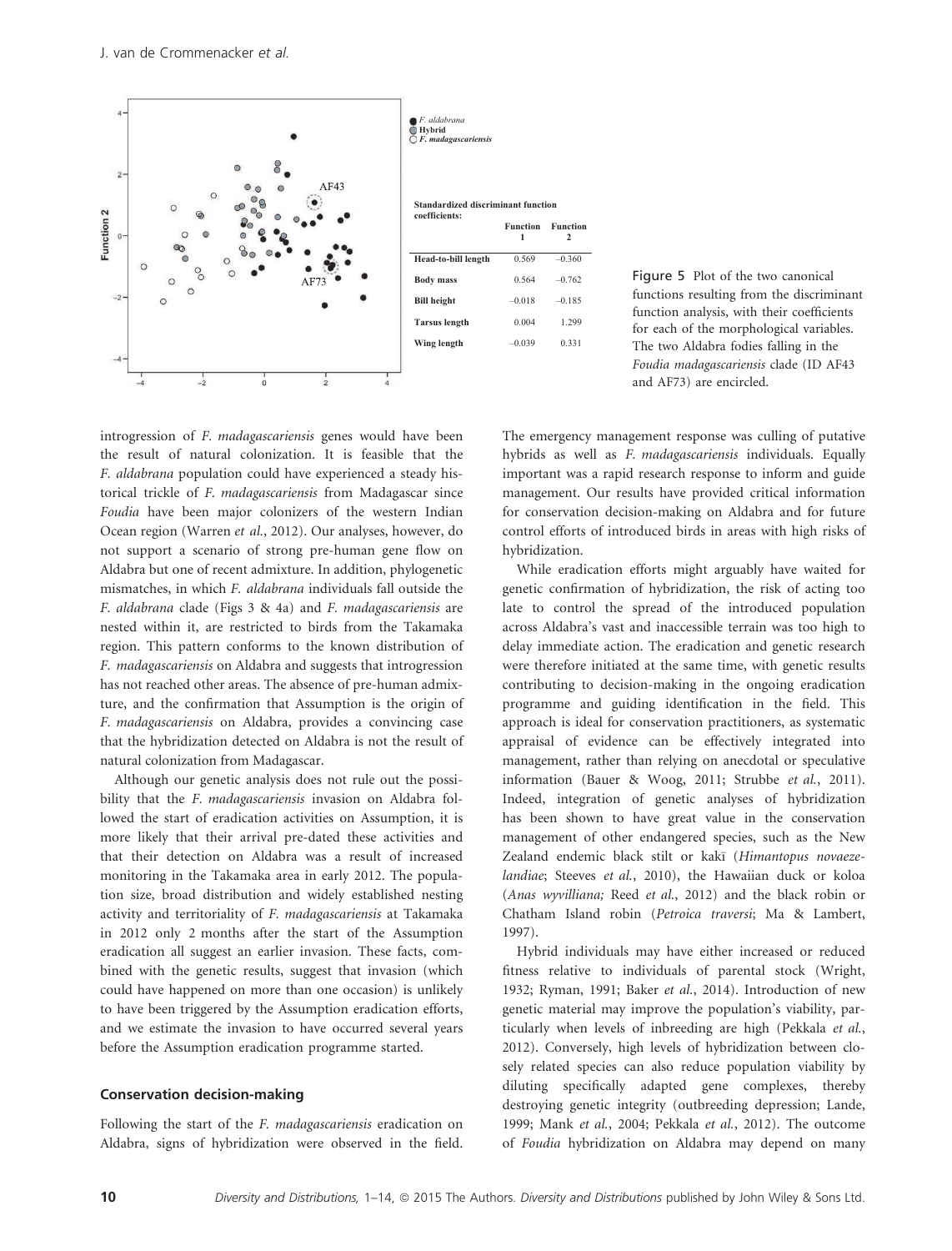factors, such as the extent of hybridization, the levels of inbreeding of *F. aldabrana*, their levels of adaptive genetic divergence and their vulnerability to losing adaptive potential due to genetic influx from *F. madagascariensis*. Regardless of potential population viability benefits, we consider the protection of the natural genetic integrity of *F. aldabrana* to be currently paramount. This purpose has become even more compelling since the recent acknowledgement that this lineage is a distinct species (Safford & Hawkins, 2013). This conclusion, supported initially by phylogenetic analyses containing three *F. aldabrana* samples (Warren *et al.*, 2012), is now strengthened by our analyses of a larger dataset of 24 additional 'pure' (non-Takamaka) *F. aldabrana*, which, together with the original three samples, form a monophyletic group with 100% Bayesian branch support (Figs 3 & S2). As outbreeding depression is expected to develop more strongly in increasingly diverged populations (Orr, 1995; Pekkala *et al.*, 2012), the current confirmation of distinctiveness of *F. aldabrana* suggests that reduction in population viability after admixture might be more likely. Given that the expected impacts of hybridization are not always realized, comparing fecundity, survivorship and immunological parameters between hybrid, backcrossed individuals and 'pure' individuals of *F. aldabrana* would help to assess the potential fitness impacts to predict long-term population persistence (e.g. see Steeves *et al.*, 2010). Such analysis, together with a better understanding of the *F. aldabrana* population's original genetic structure and vulnerability, would be a valuable direction for future research and would greatly help conserving Aldabra's unique fody species.

As expected from previous avian hybridization studies (Fitzpatrick, 2004), *F. aldabrana*  $\times$  *F. madagascariensis* hybrids are not sterile, as they have been observed to successfully reproduce (SIF, unpubl. data). Some *F. madagascariensis* genetic material may therefore persist in the *F. aldabrana* population. However, the Takamaka *F. aldabrana* population comprises only a small part of the entire population of this species across Aldabra Atoll. Similarly, any remaining F1 or other hybrids will be vastly outnumbered by pure *F. aldabrana* individuals. Providing the eradication is successful, the impact of the 2012 presence of *F. madagascariensis* on the *F. aldabrana* genome is consequently expected to be small in the long term. Yet, without comprehensive genetic sampling of fody individuals on the atoll to detect cryptic hybrids, the risks of introgression from *F. madagascariensis* to *F. aldabrana* cannot be considered negligible. Our results are suggestive of a higher frequency of crosses between female *F. madagascariensis* and male *F. aldabrana* than crosses in the opposite direction, yet they should be verified with more loci and individuals. If confirmed, the results imply that the threat of hybridization posed by the presence of female *F. madagascariensis* is larger than that of males, suggesting that females should be high priority for eradication should any future human-mediated invasions occur of *F. madagascariensis*.

#### **CONCLUSION**

Although invasions are recognized as a leading threat to biodiversity (Dickman, 1996; Baker *et al.*, 2014), there is limited direct evidence for negative impacts on biodiversity through invasions by birds (Blackburn *et al.*, 2009; Kumschick & Nentwig, 2010; Strubbe *et al.*, 2011). Unlike the extensive knowledge base for invasive mammals and plants, the science and management of avian invasions is still in its infancy due to the relatively small number of successful invasive bird control operations (Kumschick & Nentwig, 2010). Our phylogenetic and morphological analyses confirm that the arrival of an introduced bird can be detrimental for the conservation of unique genetic diversity as a result of hybridization. Given this study's confirmation of the distinctiveness of *F. aldabrana*, and from the perspective of protecting Aldabra's endemic avifauna, our findings confirm that treating Aldabra's *F. madagascariensis* population as introduced and acting accordingly was the appropriate course of action. Furthermore, our results validate the justification for eradicating *F. madagascariensis* from Assumption, as one potential threat to *F. aldabrana* has been confirmed (i.e. hybridization and erosion of unique genetic diversity). Genetic results can be applied in the field to set priorities and direct resources effectively. Prompt eradication action has already resulted in the removal of most *F. madagascariensis* and many hybrid individuals from Aldabra. Our research demonstrates the advantages of using molecular analyses as an integral part of biodiversity conservation programmes and applying a proactive approach to researching and managing invasive alien species.

#### ACKNOWLEDGEMENTS

We thank the staff and volunteers at Takamaka and Assumption for diligently collecting the samples and data for this research: Terence Mahoune, Jessica Moumou, Julio Agricole, Patrick Banville, Darryl Birch, Martijn van Dinther, Rebecca Filippin, Frankie Gamble, Oskar Guy, Laurent Leite, Stephanie Marie, Jamie McAulay, Glenn McKinley, Julio Moustache, Catherina Onezia, Nick Page, Lotte Reiter and Heather Richards. We are grateful to all SIF Aldabra and Head Office staff for logistical and administrative support; Islands Development Company and Assumption Island Manager Mr Chetty for support on Assumption; Christophe Thebaud, Josselin Cornuault and Boris Delahaie for aliquoting samples; the Mauritian Wildlife Foundation for providing samples, Simon Tollington, Rachel Bristol, Jim Labisko and Debbie Fogell for laboratory support and statistical feedback; Chris Kaiser-Bunbury for discussion; and the Natural History Museum of London (Tring; Robert Prys-Jones) for access to their fody collection. We thank two reviewers for their valuable comments on the manuscript. Financial support for the eradication was provided by UNESCO. Sequences have been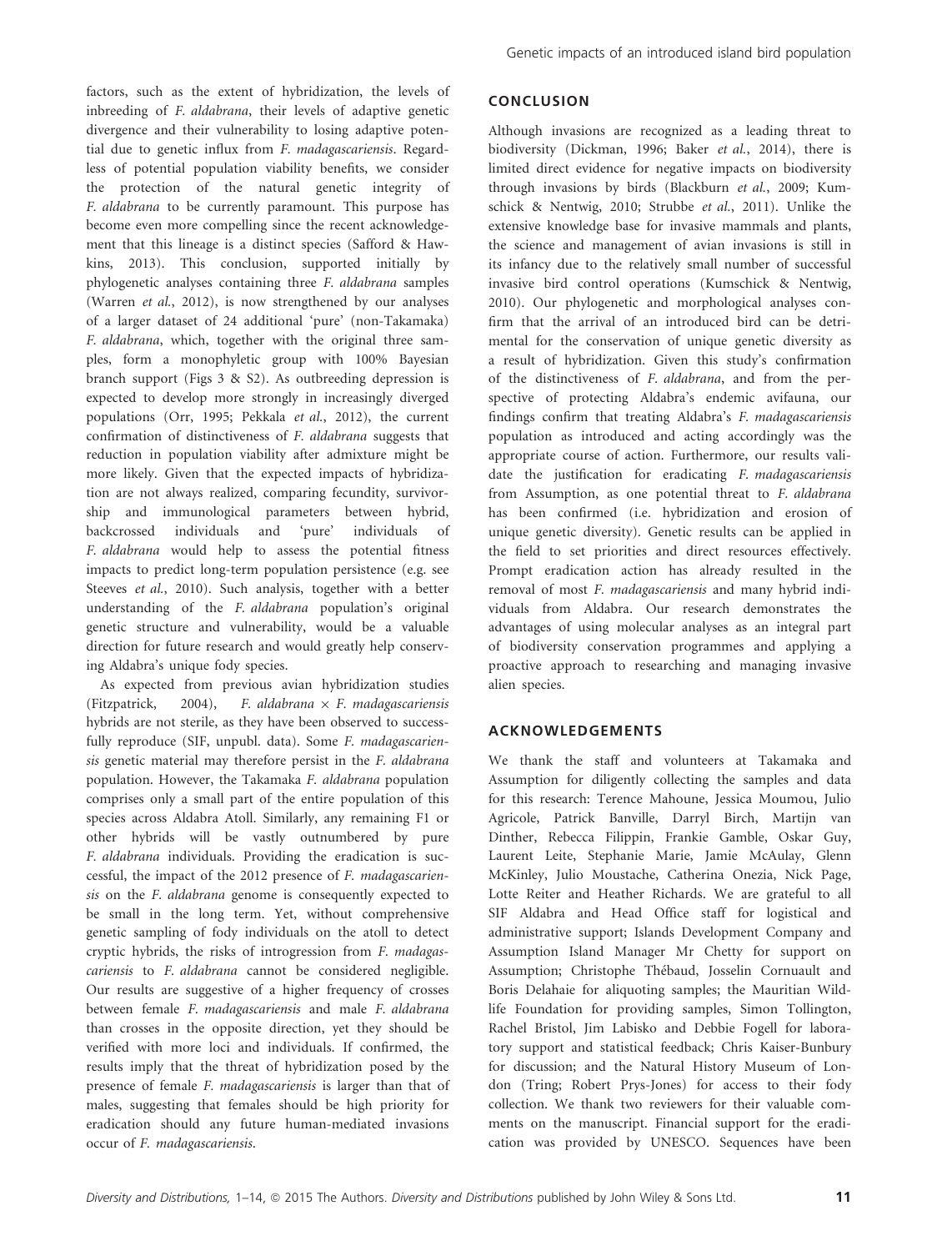submitted to NCBI GenBank (Accession numbers: KT333460-KT334009).

#### **REFERENCES**

- Allendorf, F.W., Leary, R.F., Spruell, P. & Wenburg, J.K. (2001) The problems with hybrids: setting conservation guidelines. *Trends in Ecology and Evolution*, 16, 613–622.
- Anderson, E. (1949) *Introgressive hybridization*. John Wiley and Sons Inc, New York, NY.
- Atkinson, I. (1989) Introduced animals and extinctions. *Conservation for the twenty-first century* (ed. by D. Western & M. Pearl), pp. 54–75. Oxford University Press, New York, NY.
- Baker, J., Harvey, K.J. & French, K. (2014) Threats from introduced birds to native birds. *The Emu*, 114, 1–12.
- Bauer, H.-G. & Woog, F. (2011) On the "invasiveness" of non-native bird species. *Ibis*, 153, 204–206.
- Beaumont, M.A., Zhang, W. & Balding, D.J. (2002) Approximate Bayesian computation in population genetics. *Genetics*, 162, 2025–2035.
- Blackburn, T.M., Lockwood, J.L. & Cassey, P.B. (2009) *Avian invasions: the ecology and evolution of exotic birds*. Oxford University Press, New York, NY.
- Cheke, A. & Hume, J.P. (2008) *Lost land of the dodo: the ecological history of Mauritius, Reunion and Rodrigues*. T & AD Poyser, London.
- Chesser, R.T. (1999) Molecular systematics of the rhinocryptid genus Pteroptochos. *The Condor*, 101, 439–446.
- Cheviron, Z.A., Hackett, S.J. & Brumfield, R.T. (2006) Sequence variation in the coding region of the melanocortin-1 receptor gene (MC1R) is not associated with plumage variation in the blue-crowned manakin (*Lepidothrix coronata*). *Proceedings of the Royal Society B: Biological Sciences*, 273, 1613–1618.
- Csillery, K., Francois, O. & Blum, M.G.B. (2012) abc: an R package for approximate Bayesian computation (ABC). *Methods in Ecology and Evolution*, 3, 475–479.
- Dickman, C.R. (1996) Impact of exotic generalist predators on the native fauna of Australia. *Wildlife Biology*, 2, 185–195.
- Dowding, J.E. & Murphy, E.C. (2001) The impact of predation by introduced mammals on endemic shorebirds in New Zealand: a conservation perspective. *Biological Conservation*, 99, 47–64.
- Farris, J.S., Källersjö, M., Kluge, A.G. & Bult, C. (1995) Testing significance of incongruence. *Cladistics*, 10, 315–319.
- Fitzpatrick, B. (2004) Rates of evolution of hybrid inviability in birds and mammals. *Evolution*, 58, 1865–1870.
- Forster, P., Bandelt, H.J. & Röhl, A. (2004) Network 4.2.0.1. Fluxus Technology Ltd. Software freely available at [www.fluxus-engineering.com](http://www.fluxus-engineering.com) (accessed 1 July 2014).
- Fowler, A.C., Eadie, J.M. & Engilis, A. Jr (2009) Identification of endangered Hawaiian ducks (*Anas wyvilliana*), introduced North American mallards (*A. platyrhynchos*) and their hybrids using multilocus genotypes. *Conservation Genetics*, 10, 1747–1758.
- Fridolfsson, A.-K. & Ellegren, H. (1999) A simple and universal method for molecular sexing of non-ratite birds. *Journal of Avian Biology*, 30, 116–121.
- Frith, C.B. (1976) A twelve-month field study of the Aldabran Fody *Foudia eminentissima aldabrana*. *Ibis*, 118, 155–178.
- Garrick, R.C., Sunnucks, P. & Dyer, R.J. (2010) Nuclear gene phylogeography using PHASE: dealing with unresolved genotypes, lost alleles, and systematic bias in parameter estimation. *BMC Evolutionary Biology*, 10, 118.
- Grant, P.R. & Grant, B.R. (1992) Hybridization of bird species. *Science*, 256, 193–197.
- Haig, S.M. & Allendorf, F.W. (2006) Hybrids and policy. *The endangered species act at thirty: conserving biodiversity in human-dominated landscapes* (ed. by J.M. Scott, D.D. Goble and F. Davis), pp. 150–163. Island Press, Chicago, IL.
- Hansen, D.M., Olesen, J.M. & Jones, C.G. (2002) Trees, birds and bees in Mauritius: exploitative competition between introduced honey bees and endemic nectarivorous birds? *Journal of Biogeography*, 29, 721–734.
- Hatcher, M.J., Dick, J.T.A. & Dunn, A.M. (2012) Disease emergence and invasions. *Functional Ecology*, 26, 1275–1287.
- Huelsenbeck, J.P., Ronquist, F., Nielsen, R. & Bollback, J.P. (2001) Bayesian inference of phylogeny and its impact on evolutionary biology. *Science*, 294, 2310–2314.
- IUCN (2014) The IUCN Red List of threatened species. <http://www.iucnredlist.org> (accessed 1 Dec 2014).
- Kumschick, S. & Nentwig, W. (2010) Some alien birds have as severe an impact as the most effectual alien mammals in Europe. *Biological Conservation*, 143, 2757–2762.
- Lande, R. (1999) *Extinction risks from anthropogenic, ecological, and genetic factors*. Princeton University Press, Princeton, NJ.
- Lanfear, R., Calcott, B., Ho, S.Y.W. & Guindon, S. (2012) PartitionFinder: combined selection of partitioning schemes and substitution models for phylogenetic analyses. *Molecular Biology and Evolution*, 29, 1695–1701.
- Librado, P. & Rozas, J. (2009) DnaSP v5: a software for comprehensive analysis of DNA polymorphism data. *Bioinformatics*, 25, 1451–1452.
- Ma, W. & Lambert, D. (1997) Minisatellite DNA markers reveal hybridisation between the endangered black robin and tomtit. *Electrophoresis*, 18, 1682–1687.
- Mank, J.E., Carlson, J.E. & Brittingham, M.C. (2004) A century of hybridization: decreasing genetic distance between American black ducks and mallards. *Conservation Genetics*, 5, 395–403.
- McCracken, K.G. & Wilson, R.E. (2011) Gene flow and hybridization between numerically imbalanced populations of two duck species in the Falkland Islands. *PLoS ONE*, 6, e23173.
- Meffe, G.K. & Carroll, C.R. (1994) *Principles of conservation biology*, Sinauer, Sunderland, MA.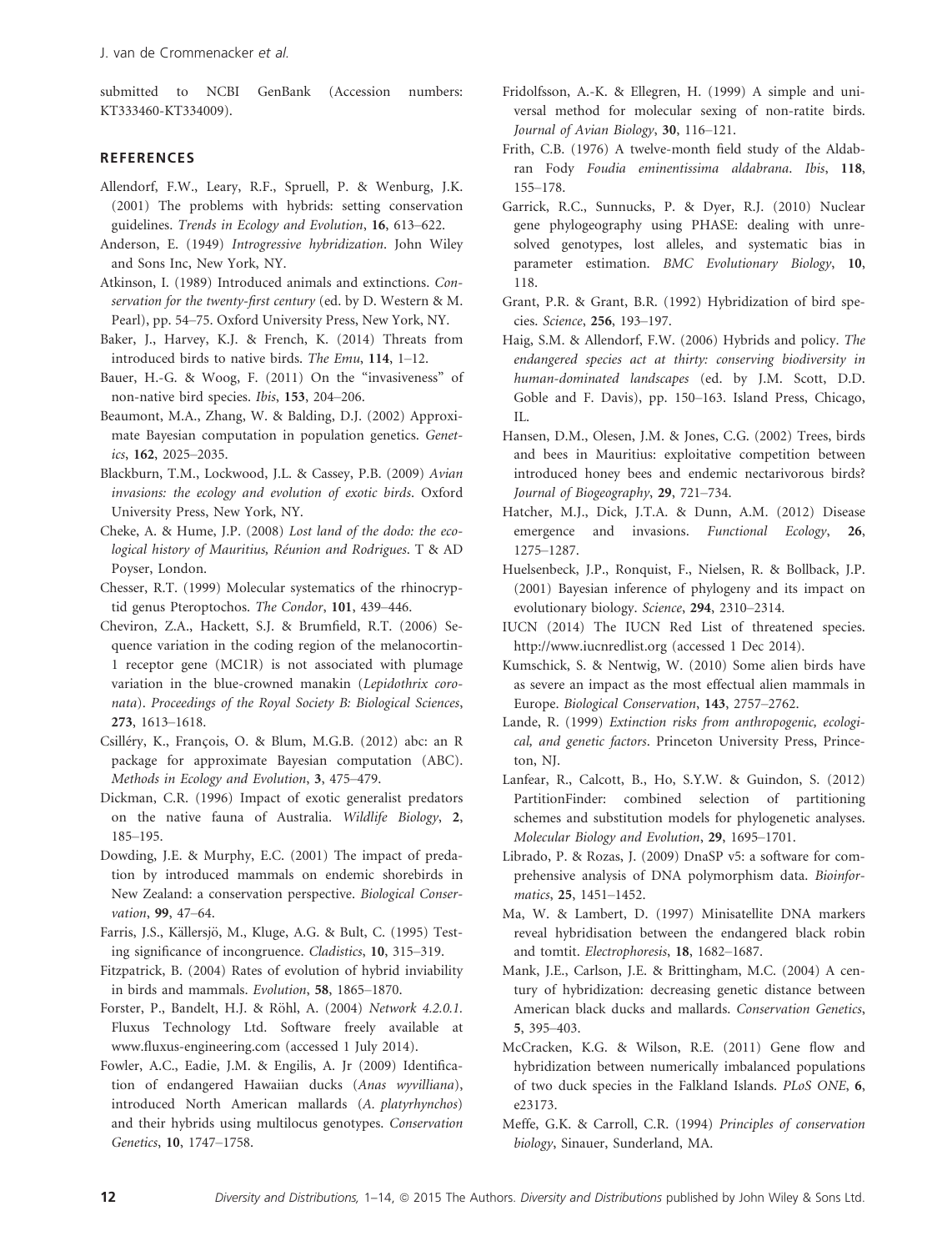- Miller, M.A., Pfeiffer, W. & Schwartz, T. (2010) Creating the CIPRES Science Gateway for inference of large phylogenetic trees. *Gateway Computing Environments Workshop (GCE),* 2010, pp. 1–8. IEEE.
- Ödeen, A. & Björklund, M. (2003) Dynamics in the evolution of sexual traits: losses and gains, radiation and convergence in yellow wagtails (*Motacilla flava*). *Molecular Ecology*, 12, 2113–2130.
- Orr, H.A. (1995) The population genetics of speciation: the evolution of hybrid incompatibilities. *Genetics*, 139, 1805– 1813.
- Pavlidis, P., Laurent, S. & Stephan, W. (2010) msABC: a modification of Hudson's ms to facilitate multi-locus ABC analysis. *Molecular Ecology Resources*, 10, 723–727.
- Pekkala, N., E Knott, K., Kotiaho, J.S., Nissinen, K. & Puurtinen, M. (2012) The benefits of interpopulation hybridization diminish with increasing divergence of small populations. *Journal of Evolutionary Biology*, 25, 2181–2193. Prager, M., Johansson, E.I. & Andersson, S. (2008) A molecular phylogeny of the African widowbirds and bishops, *Euplectes* spp. (Aves: Passeridae: Ploceinae). *Molecular Phylogenetics and Evolution*, 46, 290–302.
- Prys-Jones, R.P., Prys-Jones, M.S. & Lawley, J.C. (1981) The birds of Assumption Island, Indian Ocean: past and future. *Atoll Research Bulletin*, 248, 1–16.
- Rambaut, A. & Drummond, A.J. (2007) *Tracer v1.4*. Software freely Available at:<http://beast.bio.ed.ac.uk/Tracer> (accessed 1 June 2014).
- Reed, J.M., DesRochers, D.W., VanderWerf, E.A. & Scott, J.M. (2012) Long-term persistence of Hawaii's endangered avifauna through conservation-reliant management. *BioScience*, 62, 881–892.
- Rhymer, J.M. & Simberloff, D. (1996) Extinction by hybridization and introgression. *Annual Review of Ecology and Systematics*, 27, 83–109.
- Roberts, P. (1988) Introduced birds on Assumption Island a threat to Aldabra. *Oryx*, 22, 15–17.
- Ryman, N. (1991) Conservation genetics considerations in fishery management. *Journal of Fish Biology*, 39, 211–224.
- Safford, R. & Hawkins, F. (2013) *The birds of Africa: volume VIII: the Malagasy region: Madagascar, Seychelles, Comoros, Mascarenes*. Bloomsbury Publishing, London.
- Seehausen, O. (2004) Hybridization and adaptive radiation. *Trends in Ecology and Evolution*, 19, 198–207.
- Simberloff, D. & Boecklen, W. (1991) Patterns of extinction in the introduced Hawaiian avifauna: a reexamination of the role of competition. *The American Naturalist*, 138, 300–327.
- Steeves, T.E., Maloney, R.F., Hale, M.L., Tylianakis, J.M. & Gemmell, N.J. (2010) Genetic analyses reveal hybridization but no hybrid swarm in one of the world's rarest birds. *Molecular Ecology*, 19, 5090–5100.
- Stephens, M. & Scheet, P. (2005) Accounting for decay of linkage disequilibrium in haplotype inference and missingdata imputation. *American Journal of Human Genetics*, 76, 449–462.
- Stoddart, D.R. (1971) Settlement, development and conservation of Aldabra. *Philosophical Transactions of the Royal Society of London Series B, Biological Sciences*, 260, 611–628.
- Strubbe, D., Shwartz, A. & Chiron, F. (2011) Concerns regarding the scientific evidence informing impact risk assessment and management recommendations for invasive birds. *Biological Conservation*, 144, 2112–2118.
- Swofford, D.L. (2003) *PAUP*\**: Phylogenetic Analysis Using Parsimony (*\* *and other methods). Version 4*. Sinauer Associates, Sunderland, MA.
- Vaidya, G., Lohman, D.J. & Meier, R. (2011) SequenceMatrix: concatenation software for the fast assembly of multigene datasets with character set and codon information. *Cladistics*, 27, 171–180.
- Vallender, R., Robertson, R.J., Friesen, V.L. & Lovette, I.J. (2007) Complex hybridization dynamics between goldenwinged and blue-winged warblers (*Vermivora chrysoptera* and *Vermivora pinus*) revealed by AFLP, microsatellite, intron and mtDNA markers. *Molecular Ecology*, 16, 2017–2029.
- Veitch, C.R. & Clout, M.N. (2002) Turning the tide: the eradication of invasive species. *Proceedings of the International Conference on Eradication of Island Invasives*, University of Auckland, Auckland. IUCN, Gland, Switzerland and Cambridge, UK/IUCN/SSC Invasive Species Specialist Group, Auckland, New Zealand. Occasional Paper of the IUCN Species Survival Commission No. 27.
- Vitousek, P.M., Loope, L. & Adsersen, H. (1995) *Islands: biological diversity and ecosystem function*. Springer-Verlag, Berlin.
- Warren, B.H., Bermingham, E., Bourgeois, Y., Estep, L.K., Prys-Jones, R.P., Strasberg, D. & Thebaud, C. (2012) Hybridization and barriers to gene flow in an island bird radiation. *Evolution*, 66, 1490–1505.
- Woerner, A.E., Cox, M.P. & Hammer, M.F. (2007) Recombination-filtered genomic datasets by information maximization. *Bioinformatics*, 23, 1851–1853.
- Wright, S. (1932) The roles of mutation, inbreeding, crossbreeding, and selection in evolution. *Proceedings of the Sixth International Congress of Genetics* Eds. D.F. Jones & R. Robbins, pp. 356–366. Genetics Society of America, New York.

#### SUPPORTING INFORMATION

Additional Supporting Information may be found in the online version of this article:

Appendix S1 Molecular methods: DNA extraction, PCR amplification, sequencing and sexing.

Appendix S2 Details of the ABC analyses.

Table S1 Biometric measurements of the Aldabra fodies, Madagascar fodies and putative hybrids.

Figure S1 Histograms of model misclassification.